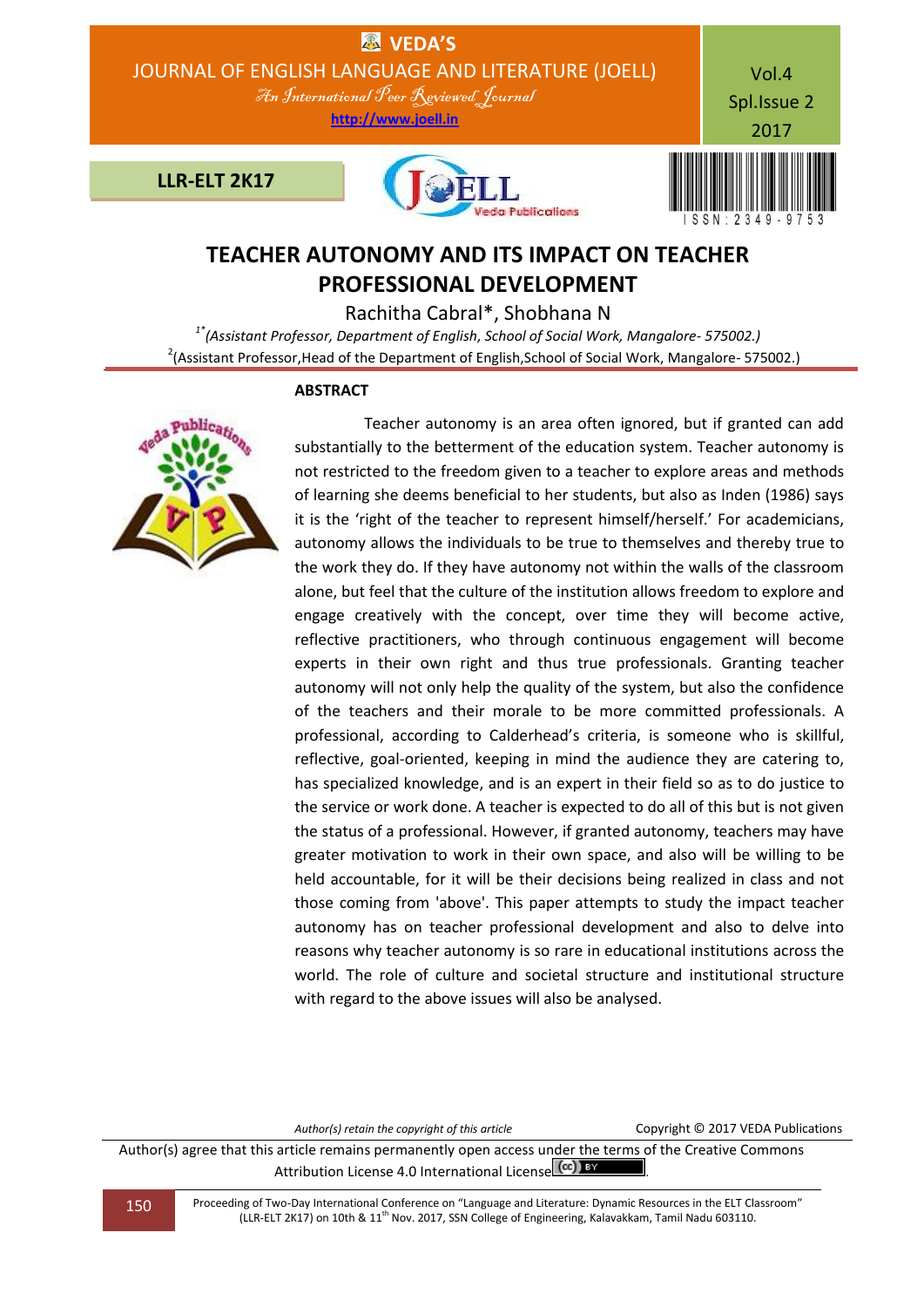#### **INTRODUCTION:**

Teacher autonomy is the freedom the teacher has to explore the learning space in accordance to their perspective, and deliver creatively to the learner's in varied ways so as to enrich the learning experience for the students. It does not mean complete independence from the institution and its ideology and values but it emphasizes equal importance given to the teacher's values and beliefs and that every educational institution should allow for diverse perspectives to exist, however at the same time create a system where these views are discussed and a healthy space is created for dialogue, so each vision is given a voice, and collectively decisions can be arrived at through dialogue and everyone comes together for the betterment of the learning space. Freire (1970) too suggested that dialogue and multiple perceptions are more productive spaces and knowledge oriented than one in accordance with the positivist paradigm. Disagreements and juxtaposing views allow for greater discourse and thus more knowledge and greater clarity. Like society, institutes too should become pluralistic spaces, with participatory, democratic functioning being their core value at the same time not devaluing the individual and what they stand for. This will ensure autonomy as well as maintain standards. Freedom in any setting allows for greater contribution, and in teaching too, autonomy will allow for more motivatation for teachers who will be active participants, constantly reflecting so as to better their professional knowledge.

Dyer and Choski (2002) did an action based participatory research study in three DIET's across India, where they studied areas of concern vis-à-vis DIET's, teacher autonomy, democratic processes in teacher education and so on. For this teacher educators and teachers from these three regions were selected, not all having prior research experience. More than the result of the research these teachers will go out and collect and analyze the purpose was to introduce them to a democratic process of functioning, which is collaborative and reflective. The qualitative method was selected so that the teachers have the opportunity to delve deeper into the issue in hand, probe social

complexities and have dialogue and critique and reflect on each other's findings. Each teacher had to write journals where they reflected upon that day's work, all of them had workshops on qualitative research as it was new to most of them, prior to them beginning their respective projects. They were encouraged to move away from the positivist paradigm to problematizing issues and dissecting it so as to create space for dialogue and reflection. Each of them was encouraged to think and express not just what they saw but analyze it as well.

The report by Dyer. C et al (2002) have narratives of teachers and the common underlying feeling in all of them is a sense of liberation after being given the opportunity to delve into something as they deem fit and voice their opinions and analysis of it. The space they were given to explore their thoughts and do things according to their decisions was an empowering process. They also learnt the importance of personal reflection. A lot of them went back to their journals and saw what they could have done differently. This study shows how crucial autonomy is in teacher professional development. The purpose of this study was professional development, to engage the teacher educators with qualitative research so as to ensure they are up-todate with their knowledge and are constantly growing. For it is the DIET's responsibility to engage in research and develop curricular and pedagogical innovation, and design quality in-service and preservice programs. However, it served another purpose whereby the teacher educators realized the importance of teacher autonomy and freedom provided to express and be themselves.

They were taught to not collect but generate data. Through the frequent peer meetings, they realized the weightage of their reflections and how valuable their contributions and inputs are. This encouraged them to take on more responsibility for which they realized they required the freedom or autonomy to do so. One teacher educator expressed that the DIET's are an attempt at decentralization and handing over power to the local authorities, but there is no point in this for the DIET is controlled by the "chair" and "DIET works according to Chair (RAJ, Udaipur,June 1999)." And like in many Institutions, be it public or private, the "chair" while is supposed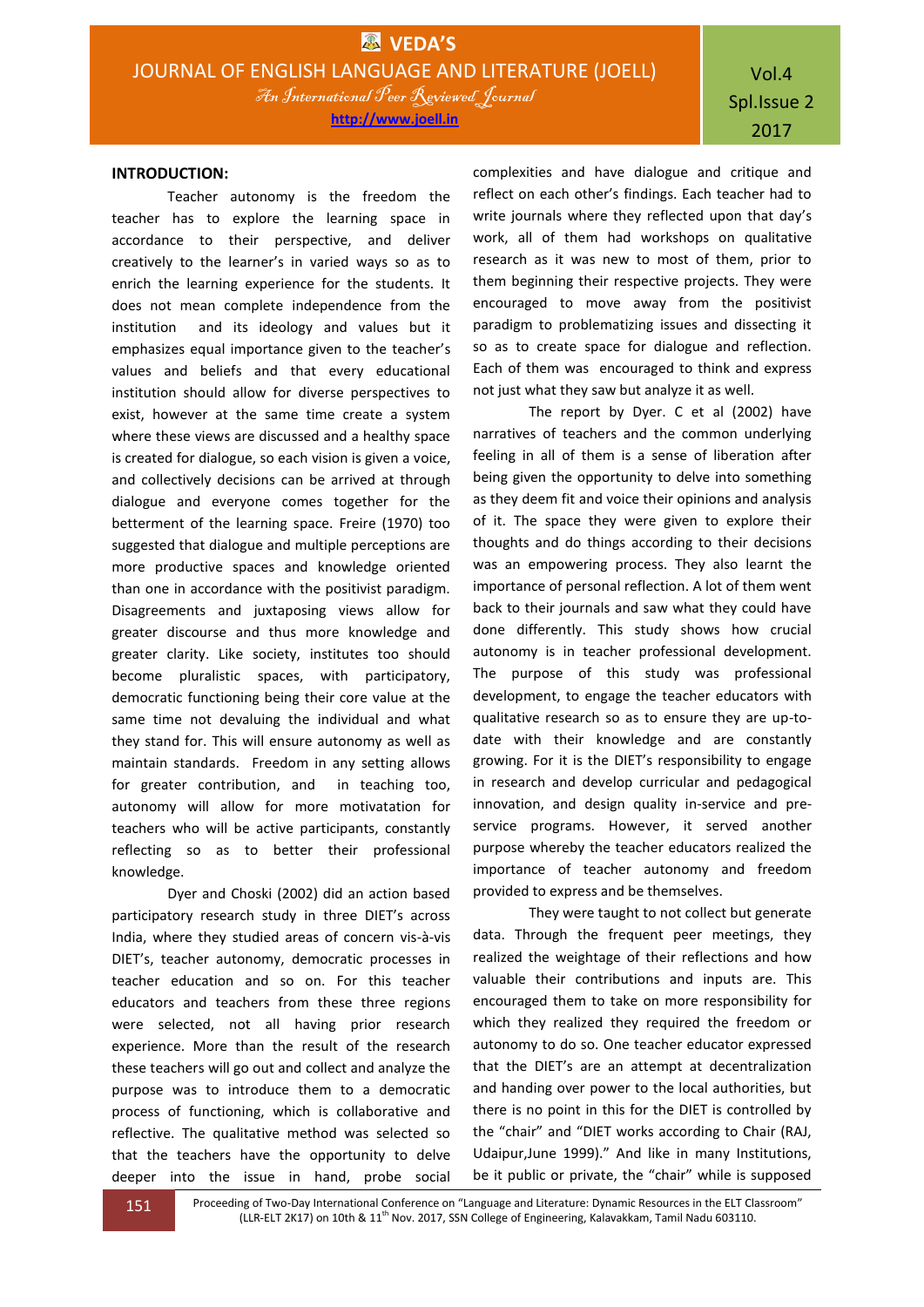## Vol.4 Spl.Issue 2 2017

to be the leader and must ideally take his team along and consult them frequently, most often they take on the role of the sole decider and "instructional leader (Anderson. L, 1987)". The same respondent as above commented that "we have become so used to the idea of a leader that everyone is looking up and noone wants to use their brains (Raj, Udaipur, June 1999)." There are two issues raised here one where the powerful do not allow others to make decisions and the other where the subordinates have become comfortable with not having to make decisions. It is also possible that one led to the other. This study by Dyer et al shows how crucial autonomy is for teacher professional development and what it does to professionalism as well.

## **TEACHER AUTONOMY AND WHAT INFLUENCES IT.**

The reason teacher autonomy is an issue being raised now is because teachers are beginning to become more vocal about their demand for it. Why weren't teachers earlier on more vocal about it? Does it have to do with society and its structure? Or is it our culture to be submissive and accept norms without questioning? Or can the teacher education programs be blamed for they play a crucial role in shaping and influencing the future teacher and the way they execute their role? I believe all of these reasons are equally responsible and they affect the individual as a social being and as a teacher, and thus to a great extent have not allowed for teacher autonomy to exist or teacher's to raise their voice in demand for it.

Society in most countries is highly hierarchical and power and decisions are top-down processes. In most organization those on the lower rungs of the ladder rarely question decisions sent from above. In families too the father is the head and his decisions are considered the final and what the adults say is rarely contended.

We being a collectivistic society independence or free thought is looked at as a taboo and individualism devalued. Psychologist Sudhir Kakkar says that in India "independent decision making is disobedience." In a system where the self is never thought of and first the community or family is put first, a culture where standing up for yourself, or thinking along one's own perspective and belief's is

treated as being selfish, these values seep into professional spheres as well. A subordinate never stops to question his boss or their decisions, or critique it to see if the work they have been assigned is fruitful and will help towards attaining the goal. It is simply done, and if the goal is not achieved the subordinate is targeted even if the fault was in the decision made from above. The same takes place in the education system as well. The teacher is always targeted for the poor quality of education, lack of attendance, and the downfall of the system itself of occurs will be the teacher's fault. However we fail to stop and notice that the problems could be at the policy level, or the curriculum and textbooks and other such program related or managerial areas, all of which the teachers are not involved in.

The teachers are often blamed for faulty results of decisions they did not make, thus by them having autonomy over their learning space inside and outside the classroom, the teacher's will be making their own decisions and thus will be accountable for the same. And rightly so, for it will be their responsibility to put in their best and prove their decisions were in the best interest of the learners. Every professional engagement has an aim and for the teacher, it is to do with their learner. It is to cater to the learner's needs and ensure the aims of education are met. Let us for the moment consider the goal of every teacher; if the individual has no control over deciding the means to this goal and has to follow the vision of someone else while doing so, how are they to achieve it? A crude metaphor for the same would be handcuffing a carpenter and expecting him to make a chair. The lack of autonomy restricts the teacher's potential and capacity to achieve, and in turn does not allow them to grow professionally. This restriction is also the reasons they all become so result oriented for they have little control over the process, and are even made to believe the process does not matter and it is the results that are crucial.

 However this change is possible when the reigns of the learning space and how and what happens in it, is handed over to the teacher and is not held onto by the administration or management alone, who often have no educational background, and are making decisions from a very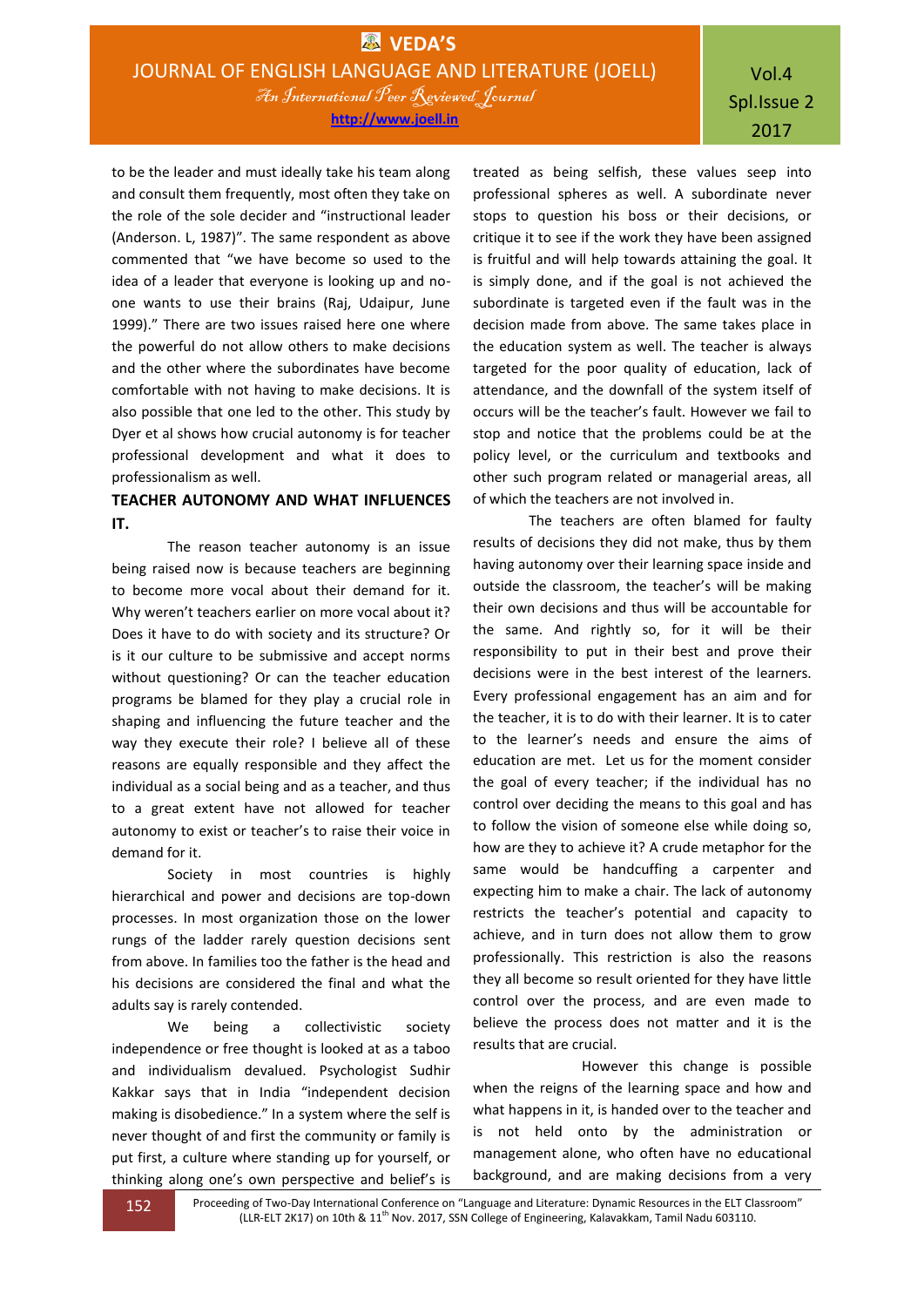Vol.4 Spl.Issue 2 2017

managerial perspective, unfortunately today even a business mindset. Even those few interactions the management may have with the teachers are "aimed at gaining converts rather than insights (Licata.J et al, 1990)". As a culture too we pay a lot of importance towards loyalty to family, institution, group and teachers towards their school, and often put their beliefs second to that of the school or the vision laid by the founder or management. Licata.J et al (1990) refer to these autocratic principals or people of the management's/ civic authorities like the Block education officer (vis-à-vis public schools) ways as "emotional toxicity" which does not allow the teachers to function to the best of their ability and in turn affects the ethos of the education institution too. Professional norms must emphasize on teacher autonomy and the program designed and ethos created advance the values of a democratic society. Students can imbibe values of democracy, active participative citizenry, critical reflective thinkers, only if they experience it happening in their surroundings. And students are keen observers and sensitive, thus very often realize when teachers are not comfortable with what they are doing, talking on behalf of someone else, or frustration and so on. Thus is it important that a learning space is built where students are exposed to values we wish for them to learn and value, and if their school lacks teachers who have the freedom, will, are happy, comfortable and satisfied with their work, learning will be affected. Control over resources and the power game regarding this is another way authority is shown and autonomy taken away (Kumar.A, 1987). If the administrative decisions undermine the teacher's morale and motivation a certain "disenchantment (Mc. Laughlin et al, 1986)" sets in with regard to teaching. Here, by disenchantment Mc. Laughlin means 'a certain degree to which an individual feels powerless to achieve the role that they have determined to be rightfully theirs.'

Anderson. L (1987) in his paper on "The Decline of Teacher Autonomy: Tears or Cheers?" interestingly argues that Teacher autonomy has demerits. He says complete autonomy should not be granted and a "midpoint of the autonomy continuum must be arrived at". However, I believe that either teacher autonomy is granted or not and a midpoint

to it is a farce for it will always lean towards those who have always held the reigns. He provides reasons such as when teacher autonomy is granted will foster 'isolation, limit feedback about performance and promote staleness". It will also create a disconnect with the organization. But I believe that teacher autonomy does not amount to each teacher going their separate ways but simply working under the same banner. As in the Research lesson in Jjapan, teachers should work collaboratively to better each other's teaching and learning experience. During the designing of the research lessons, teachers consult other colleagues and incorporate suggestions however the idea is still the individuals. Post the class where the demonstration is done a panel sits down to discuss and provide feedback, prior to which the teachers themselves are is allowed to reflect out loud. A system of this kind must be followed, and here the teacher does have autonomy at the same time is connected is a very strong and productive way to the organization and its members.

### **TEACHER'S WITH 'AUTONOMY' AND A 'PROFESSION'.- A BEGINNING.**

*The following are case studies taken from Parton. J (1970) "Movement towards Teacher Autonomy in Canada."*

Myron Leiberman lists five criteria for professionalising education in America, and one of them which is most crucial he says is "a strong professional organization that represents the entire profession." The Canadian teachers have one- 'The Canadian Teachers Federation.' The federation had fought for teacher autonomy in places where the management or provincial authorities were unwilling to let go. After years of battle, the civic authorities gave in and handed over to The Teachers Federation the duty of enforcing code of ethics and other norms, and policing themselves and maintaining standards of the profession.

The Ontario Secondary School Teacher's Federation after elaborate screening process grants "documents of approval" which then allows teachers to begin practice. The Federation through this has the onus of maintaining the integrity of profession and quality of service and the professional development of the members too. School cannot hire

153 Proceeding of Two-Day International Conference on "Language and Literature: Dynamic Resources in the ELT Classroom" (LLR-ELT 2K17) on 10th & 11<sup>th</sup> Nov. 2017, SSN College of Engineering, Kalavakkam, Tamil Nadu 603110.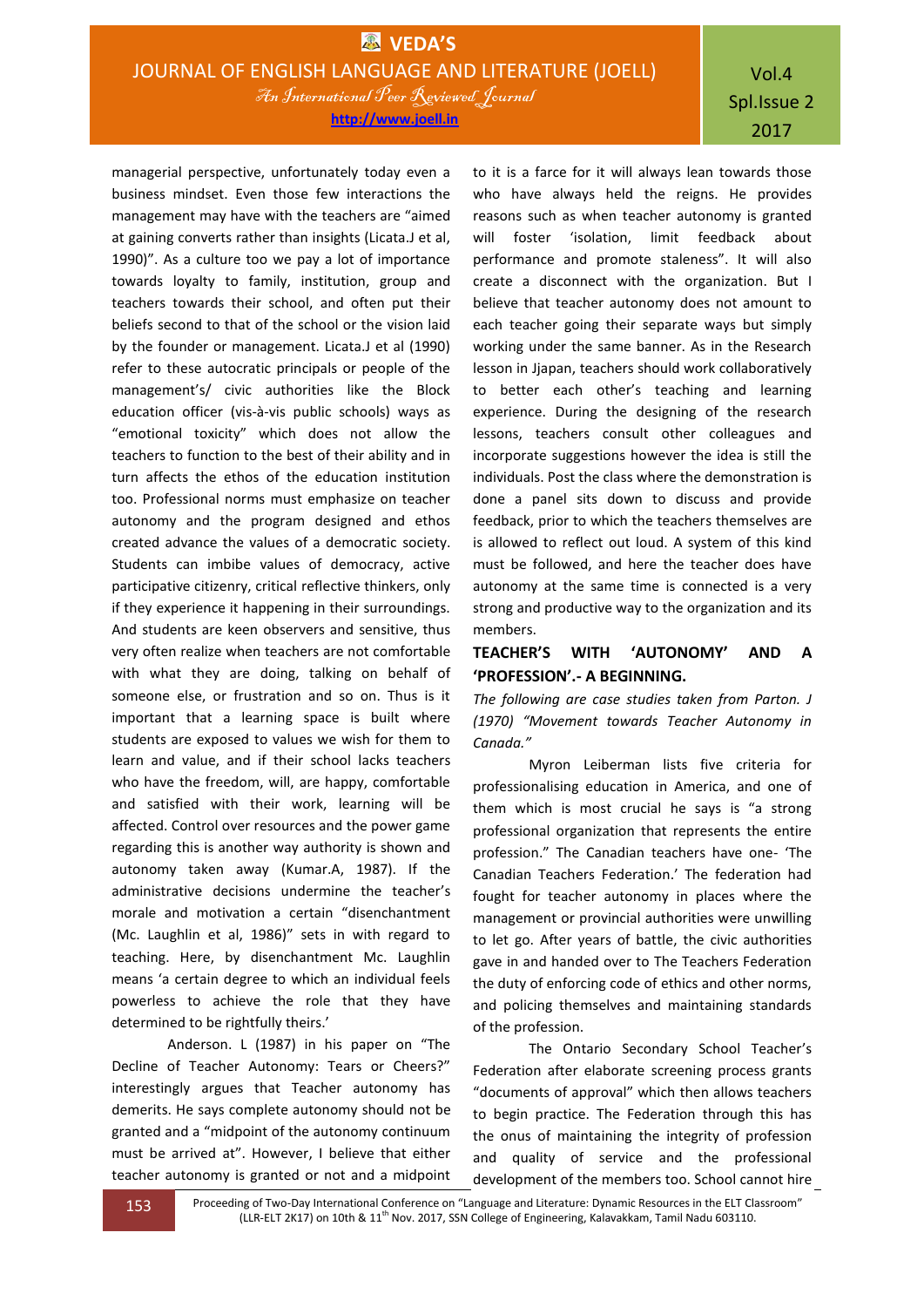**http://www.joell.in**

Vol.4 Spl.Issue 2 2017

teachers who have not cleared the screening and do not have a document of approval. The Ontario Teachers Federation together developed a system of formative continuous assessment as against the previous summative assessment system and competitive tests system that the state had assigned. They also did away with Provincial prescribed textbooks and developed their own resources wherever needed. In the search for the development of the necessary conditions to help teachers adapt to the ever-increasing demands of society and a diversified body of students, teacher educators ought to investigate whatever tools and methodologies should be employed in this difficult task. Having that in mind, we probably should pursue the notion that teacher autonomy is indeed closely tied to the concept of a critically reflective teacher (Bartlett 1990), which might be achieved through teacher research, exploratory practice, reflective practice and action research. Yet another issue we should deal with is that teacher autonomy is not solely centered on the acquisition of further cognitive and methodological abilities. Many are the continued education programs that fail in their well intended goals due to a lack of understanding that teachers are psycho-social beings and in order to aggregate new knowledge and new practices they need to perform a change in social representations and culture. That can only be achieved if teachers do not feel pressured to do things they do not fully comprehend or accept. In that sense, reflective practice and other closely linked types of research are enticing options for teacher educators to foster in their programs since these will help teachers understand their work environment and the social practices there adopted better. Additionally, according to Allwright (2003) in his explanation of Exploratory Practice, teacher educators should be concerned above all with the "quality of life in the language classroom". This will guarantee gains to all involved in the process.

The basic premise in the initiatives mentioned above is that teachers are best placed to develop their own teaching in order to better the learning experiences of their students. Teacher autonomy seems to be an umbrella term for these innovations in teacher education and on-going teacher development. Rather than accepting the

received wisdom, the autonomous teacher interprets ideas about teaching and learning for her/himself probably in collaboration with others making the meaning more real for her/himself. Crucially, the autonomous teacher goes beyond this to search for new answers to new problems, which inevitably occur to us as individuals in our own unique teaching/learning situations. In order for teachers to come out of their education as "autonomous professionals" Johnson (2006: 235) argues that we need to provide for "a teaching force of transformative intellectuals who can navigate their professional worlds in ways that enable them to create educationally sound, contextually appropriate, and socially equitable learning opportunities for the students they teach".

There are several possible research initiatives that are adept to help teachers become more autonomous in their practice. Among them, we can highlight teacher research, exploratory practice, reflective practice and action research. (Downhower, Melvin & Sizemore 1990; Williamson 1992). The common aspect among these possibilities is the active role teachers have in the production of knowledge. Action research in particular makes it possible for teachers to research a theme of their choice, which is focused on their language classroom problems. This very aspect eventually offers teachers the possibility to improve their classroom practice and students' learning. The central features of Action research are systematic inquiry, reflection and focus on practice. Basically, Action research searches for questions and their answers, which emerge from the day to day activities and processes that occur in the language classroom, so that answers are immediately turned into action for the resolution of the detected problems. Action research might be undertaken individually or in groups as a collaborative action. In the Continuing Education Program under focus in this paper, action research was carried as a collaborative initiative, which involved, for each research group, four school teachers, a senior member from the project staff, one or more undergraduate students. The rationale for the action research undertaken followed a six step plan: (1) identification of problem/question to be investigated, (2) grouping of information related to the question under focus, (3)

154 Proceeding of Two-Day International Conference on "Language and Literature: Dynamic Resources in the ELT Classroom" (LLR-ELT 2K17) on 10th & 11<sup>th</sup> Nov. 2017, SSN College of Engineering, Kalavakkam, Tamil Nadu 603110.